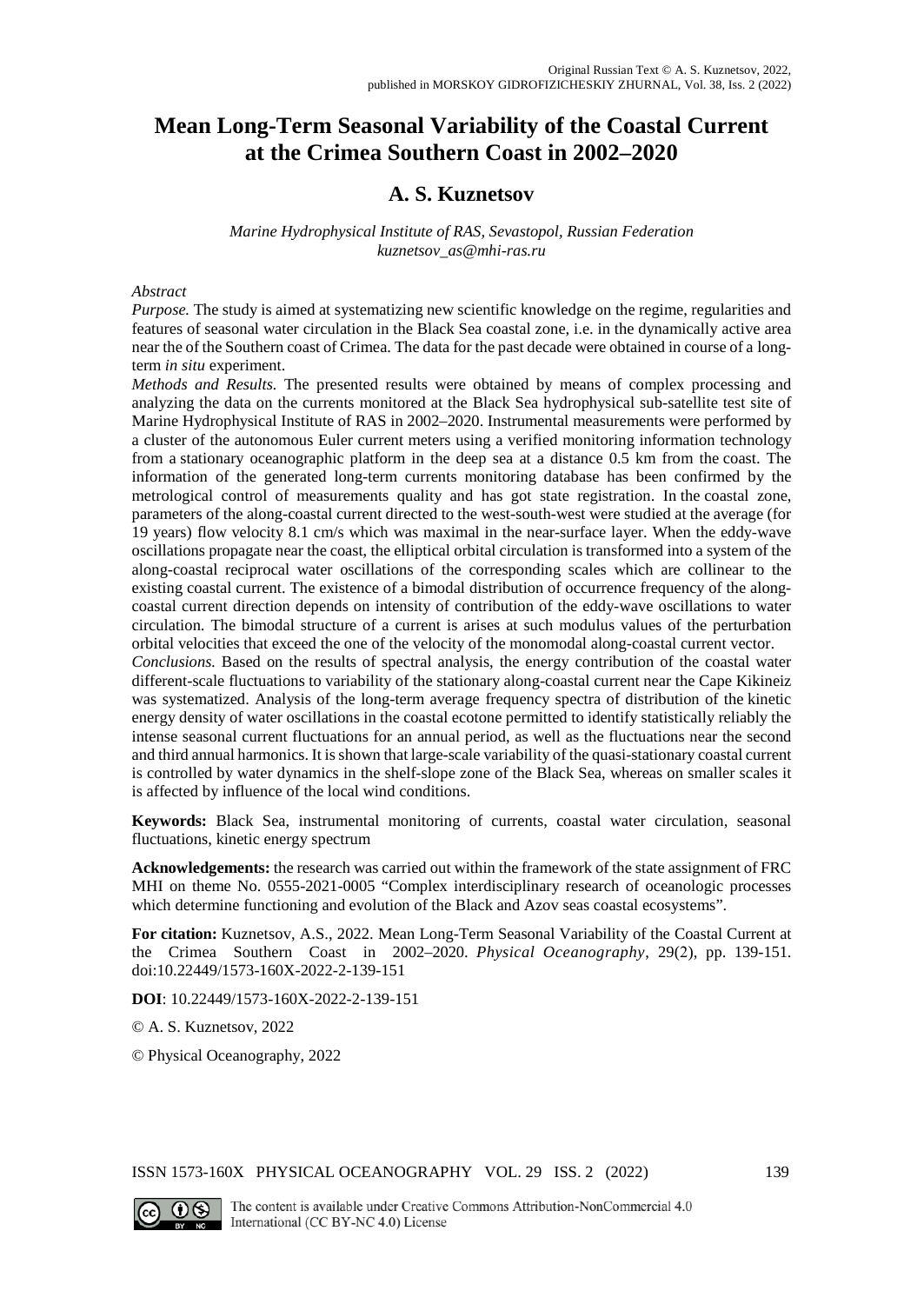## **Introduction**

The southern coast of Crimea is a unique self-developing coastal landscape structure. Near the South Coast, in the zone of land and shelf water conjugation at depths over 70 m, a coastal ecotone is concentrated, where specific biocenoses, as well as concentration and enhancement of marine life diversity are observed [1]. In recent years, along with a significant increase in life indicators and natural resource potential consumption by society, an increase in the number of natural disasters and man-made crisis situations has been observed. It contributes to the intensive development of natural and anthropogenic processes in the coastal region. Stormwater runoff and regular discharges of industrial and domestic waste carry large amounts of anthropogenic origin pollution from the land to the coastal sea area near the South Coast [2]. Under such conditions, the coastal ecotone is subject to constant degradation. Excess of the norms of maximum permissible concentrations of water pollution significantly reduces the possibility of self-purification of the coastal ecotone of the sea, which ultimately causes irreparable damage to the entire ecosystem of the region. Totality of knowledge about the dynamics of climatic, hydrometeorological and hydrophysical factors  $1, 2$  [3] makes it possible to take into account the contribution of the natural environment variability in solving the problems of sustainable development of this unique coastal region. The results of complex monitoring of a dynamically active natural system enable prompt assessment of the evolution of the water area state in the coastal ecotone. Timely management decisions to ensure monitoring of crisis situations, assessments of the degree of economic development rationality and opportunities for further sustainable development of the coastal region are impossible without reliable scientific knowledge about the specific regime and features of the water circulation of the coastal ecotone.

Intense water dynamics is specific for various morphological structures of the coastal zones of the Russian part of the Black Sea; it is actively studied by Marine Hydrophysical Institute (MHI) of the Russian Academy of Sciences and the Institute of Oceanology of the Russian Academy of Sciences at stationary and operational marine polygons under various physical and geographical conditions [4–10]. The seasonal Black Sea level variability is mainly determined by the ratio of the components of the annual water balance [11], and the seasonal fluctuations of currents over the annual period and its harmonics are associated with the annual variation of solar radiation with seasonal changes in the hydrosphere, atmosphere and wind circulation state [12]. At present, the features of seasonal and interannual fluctuations of the Black Sea currents remain insufficiently studied. It is conditioned by the lack of representative data of long-term *in situ* measurements of currents in various physical and geographical conditions on annual and longer time scales. Systematization and obtaining new scientific results on the study of the characteristics of sub-inertial, seasonal and interannual variability of regional currents in the Black Sea is an urgent task. According to the results of early field <sup>3</sup>

<sup>1</sup> Blatov, A.S. and Ivanov, V.A., 1992. [*Hydrology and Hydrodynamics of the Black Sea Shelf Zone* 

*<sup>(</sup>on the Example of the Southern Coast of Crimea)*]. Kyiv: Naukova Dumka, 242 p. (in Russian). <sup>2</sup> Lyalko, V.I., ed., 2010. [*Earth System Changes in Eastern Europe*]. Kyiv: Naukova Dumka, <sup>582</sup> p. (in Russian). <sup>3</sup> Zats, V.I., Lukyanenko, O.Ya. and Yatsevich, G.V., 1966. [*Hydrometeorological Regime of the* 

*Southern Coast of Crimea*]. Leningrad: Gidrometeoizdat, 120 p. (in Russian).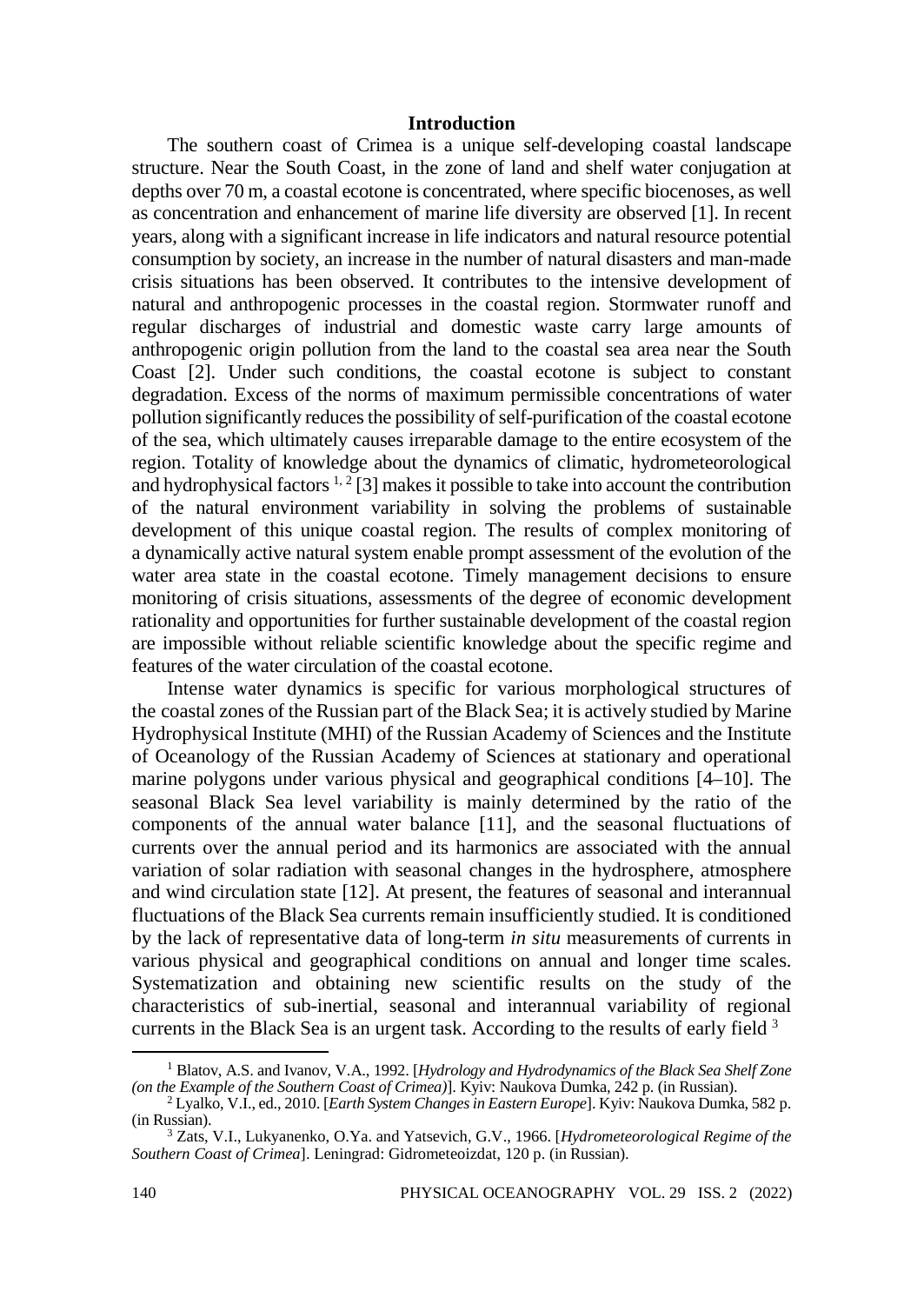experiments, systematized in the monograph [12], the isolated coastal zone of the shelf has a very variable nature of the currents [13], while the statistical characteristics of the coastal current regime show a bimodal distribution of the frequency of the current direction parallel to the coastline [14–21]. The bimodal distribution in most works is explained by the existence of a strong anticyclonic vorticity of currents in a narrow coastal zone, and in [18] – by the regime of local winds.

The present paper systematizes and supplements the results of studies of the annual and mean long-term seasonal variability of the structure, regime and circulation characteristics of the coastal ecotone waters near the South Coast of Crimea, obtained over the past decade based on the data of a long-term field experiment [22–25]. The results of statistical and spectral analysis enabled to get the reliable estimate of the regime characteristics, the spectral composition of the kinetic energy density distribution and the contribution of current fluctuations in the seasonal range of variability.

# **Materials and methods**

Studies of currents, internal waves, turbulence, level and sea surface waves, as well as hydrometeorological conditions are carried out on a permanent basis at the stationary Black Sea Hydrophysical Sub-Satellite Polygon of MHI, located in the Golubaya Bay near Cape Kikineiz of the South Coast of Crimea [8, 26]. Instrumental measurements of coastal currents are carried out using a verified information monitoring technology by a cluster of autonomous Eulerian meters at hydrological horizons of 5, 10, 15 and 20 m from the pile foundation of an oceanographic platform in the sea at 0.5 km from the coast at a depth of 28 m [27, 28]. Autonomous MHI-1308 meters are used in the vector current averaging mode over a time interval of 1 or 5 min during every second measurements of the vector components. The vertical antenna of meters with a fixed aperture enabled the synchronous study of the spatial structure and regime characteristics of the depth-sheared flow in the presence of the contribution of intense wave, eddy and turbulent disturbances.

A detailed survey of the bottom topography of the MHI polygon water area was carried out in 1977. Subsequent surveys of the bottom relief to the present day demonstrate invariance of the forms of the bottom relief [23], which, along with the conservatism of climatic factors and the long-term stable cyclicity of the dynamics of anemobaric conditions in the region [3], ensures annual uniformity of natural measurement conditions. Operational control of metrological characteristics, methodological and procedural support of monitoring, while maintaining constancy and uniformity of conditions and measuring instruments, ensured metrological unity of long-term measurements while achieving the ultimate accuracy of measurements of current components. The MHI Metrology and Standardization Service provided standard certification of instrumental errors of primary measuring transducers in stationary laboratory conditions. In the intervals between laboratory verifications, the quality control of measurements was carried out by comparing the synchronous readings of a cluster of meters during methodical *in situ* settings [25, 27]. The procedure application for complex processing of the vector data set of the measuring antenna is guaranteed to exclude the contribution of faulty values, significant methodological, systematic, including additive, multiplicative and other additional

PHYSICAL OCEANOGRAPHY VOL. 29 ISS. 2 (2022) 141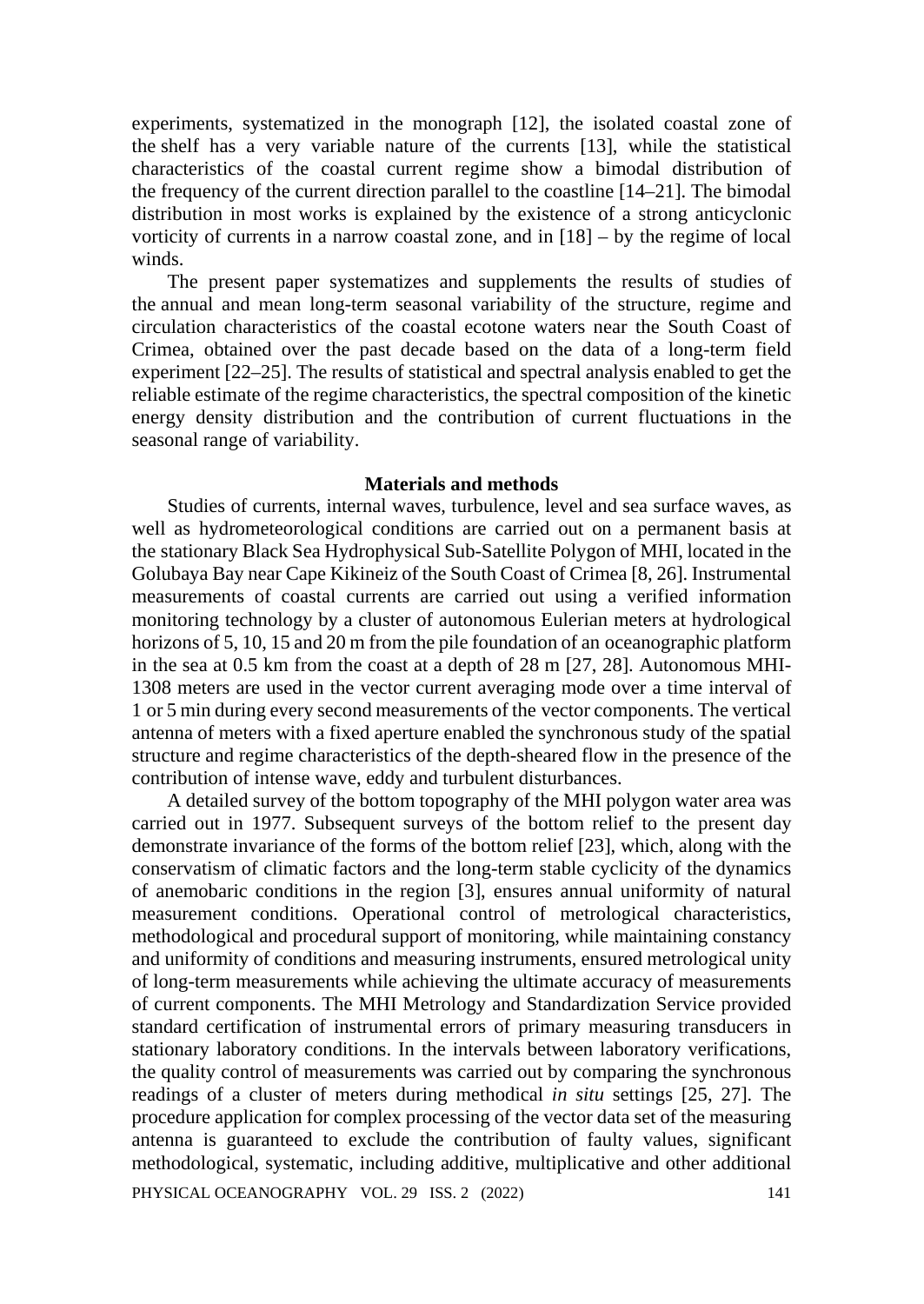measurement errors. The high accuracy of measurements of vector-averaged data enabled to carry out reliable research of the regime characteristics and variability of the coastal current in the range of seasonal and interannual fluctuations. The error in determining the mean values of the velocity modulus did not exceed 0.1 cm/s and the direction of current did not exceed 3° [28].

The cardinal methodological problem in studying variability of the current regime in shallow water under the conditions of developed dynamics of the nearsurface and near-bottom boundary layers is to take into account the contribution of intense high-frequency current fluctuations introduced by wind waves, current instability, turbulence and other factors with oscillation periods from units to tens of seconds. To eliminate the contribution of such perturbations, the standard microprocessor of the autonomous meter was used. The initial every second measurements of the vector components (projections onto orthogonal axes) were accumulated in real time, followed by their averaging and recording of the results over a base time interval of 1 or 5 min. Further vector averaging of the accumulated basic data of the meters was carried out upon completion of the next stage of the experiment. Based on the results of the MHI intellectual activity, a unified database structure for 19-year monitoring of the characteristics of coastal currents near Cape Kikineiz for 2002–2007<sup>4</sup>, 2008–2015<sup>5</sup>, 2016–2019<sup>6</sup> and 2020, which passed the metrological quality control of measurements, was formed.

General set of long-term sequences of vector-averaged values of currents was used in full in statistical and spectral analysis. Spectral analysis of the chronological series of currents was carried out within the framework of a linear (filter) spectrum estimation through periodogram smoothing using the fast Fourier transform procedure  $\frac{7}{13}$ . The choice of the appropriate types and parameters of digital filtering of the generated vector series excluded the possibility of the contribution to the studied energy spectra of other intense fluctuations of the current that are present but not included in the studied spectral range.

### **Results and discussion**

Water area of the MHI Black Sea Hydrophysical Sub-Satellite Polygon is located near the South Coast between the zones of influence of the quasi-stationary Sevastopol and Crimean anticyclonic eddy formations [29].

To the south of the Crimea, on the traverse of Cape Kikineiz, the coastal periphery of the Black Sea Rim Current is expressed with the area of current velocity maxima of cyclonic direction [12]. This area of Rim Current intensification is located

<sup>4</sup> Kuznetsov, A.S. and Zima, V.V., 2021. *Database for Monitoring the Structure of the Black Sea Coastal Currents near Cape Kikineiz from the Southern Coast of Crimea for 2002–2007* [Database]. Moscow. State Registration No. 2021621800 (in Russian).

<sup>5</sup> Kuznetsov, A.S. and Zima, V.V., 2019. *Database for Monitoring the Dynamics of the Black Sea Coastal Currents near the Southern Coast of Crimea for 2008–2015 According to Measurements on a Stationary Oceanographic Platform near Cape Kikineiz* [Database]. Moscow. State Registration No. 2019620377 (in Russian).

<sup>6</sup> Kuznetsov, A.S. and Zima, V.V., 2020. *Database for Monitoring the Current Field of the Coastal Zone of the Black Sea near the Southern Coast of Crimea for 2016–2019* [Database]. Moscow. State Registration No. 2020621445 (in Russian).

<sup>7</sup> Konyaev, K.V., 1981. [*Spectral Analysis of Random Oceanological Fields*]. Leningrad: Gidrometeoizdat, 207 p. (in Russian).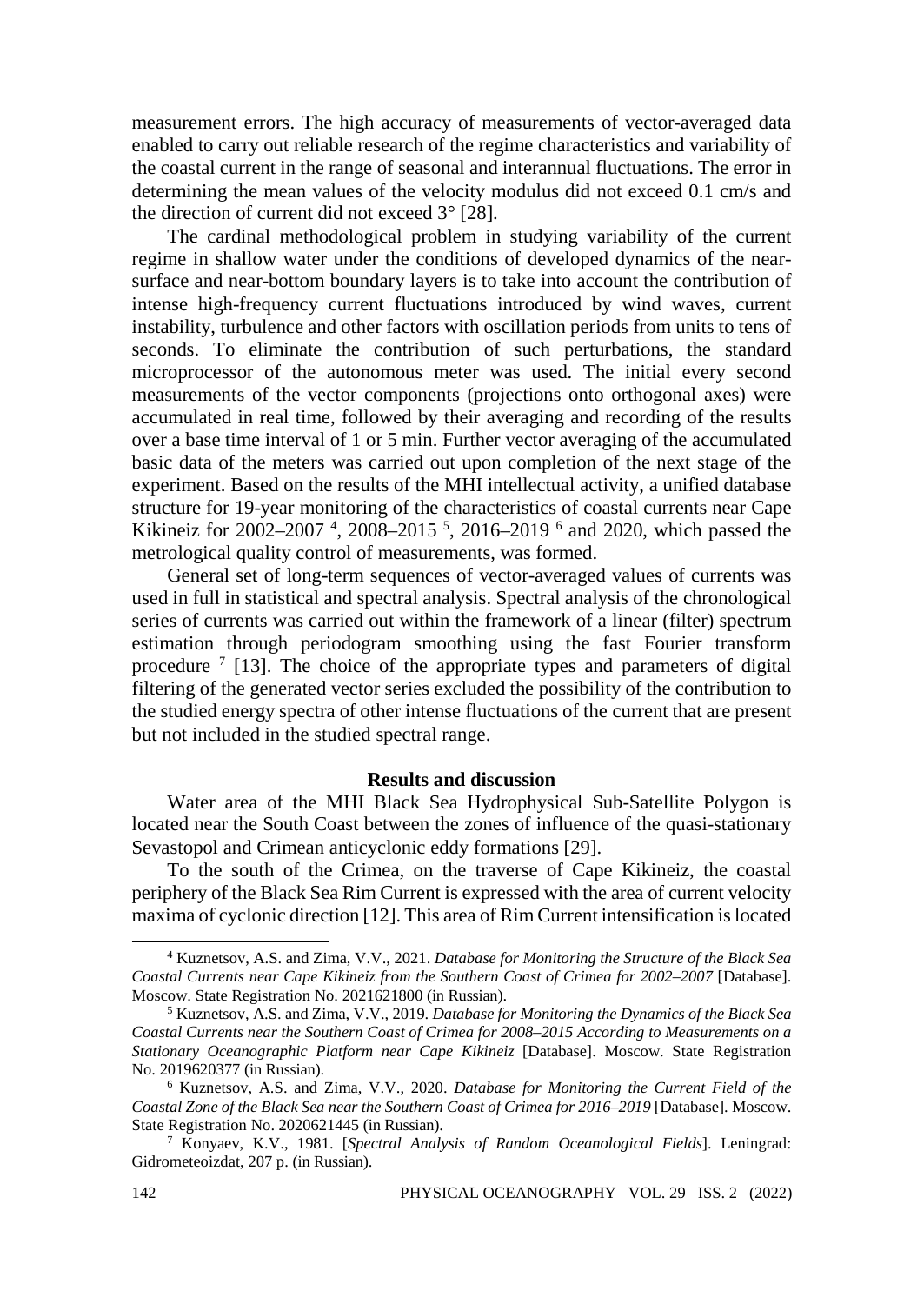in the area of continental slope narrowing in the central part of the sea between the Crimean Peninsula and the Anatolian coast.

The primary task in studying the dynamics of coastal ecotone waters near the South Coast of Crimea is systematization of new ideas about the regime, structure and patterns of water circulation obtained at the polygon near Cape Kikineiz over the past decade when analyzing the statistical characteristics of a quasi-stationary current [22–25]. Previously, the existence of a monomodal current in the coastal zone near the South Coast of Crimea was not practically discussed.

In [19, 21] it is stated that in the coastal zones of the Caucasian, Crimean and western coasts (the Cape Kaliakra area) of the Black Sea, the only statistically reliable characteristic of the water circulation regime is the bimodal distribution of the frequency of occurrence of the direction of coastal currents parallel to the coastline. At the same time, on the North Caucasian coast shelf, over 5.5 years of continuous experiment, the fact of a clear predominance, more than 7 times, of the duration of the northwestern (cyclonic) water transfer compared to the southeastern transfer was established [21]. According to [19], near the Caucasian coast, most of the mesoscale cyclonic and anticyclonic eddies move together with meanders in the same direction as the Rim Current flow. In [30], the anticyclonic eddy movement in the direction of the Rim Current general flow was monitored in [30] during 5 days of recording radar satellite images of the coastal zone, which were carried out simultaneously with daily surveys of currents in sections near Gelendzhik. In [31], according to calculations carried out based on a hydrodynamic model, taking into account the real atmospheric impact, cyclonic vorticity prevailed in the fields of currents near the South Coast of Crimea; and anticyclonic mesoscale gyres formed and developed between the coastline and the Rim Current, which during their existence (up to 5 days) moved in the Rim Current direction.

Under conditions of intense variability and a pronounced bimodal distribution of the occurrence frequency of the direction of coastal water circulation near the South Coast of Crimea, the regime characteristics of the monomodal current of the west-south-west direction were revealed. The mean annual flow of coastal waters at a distance of 0.5 km from the coast is cyclonically oriented relative to the deep sea, like the coastal periphery of the Rim Current abeam Cape Kikineiz. Fig. 1, *a* presents chronological data for 2002–2020 realization of the mean annual module variability of the coastal current velocity at the horizons of 5, 10, 15 and 20 m, Fig.  $1, b$  – realizations of the corresponding mean annual values of the current directions. The averaged modules of the horizontal component of the current velocity have maximum values in the near-surface layer and vary within certain limits. Thus, the long-term mean current velocity modulus at a 5-m horizon over the 7-year period 2002–2008 had a value of 8.2 cm/s [25]; for the 9-year period 2008–2016 – 8.4 cm/s [23]; for the triennium  $2017-2019 - 7.8$  cm/s [24]. The mean annual velocity maxima of the coastal current at a horizon of 5 m were recorded in 2006, 2007 and 2014 with values 9.0; 9.1 and 9.4 cm/s, respectively, the minimums are in 2003 and 2020 with values of 6.9 and 5.8 cm/s, respectively.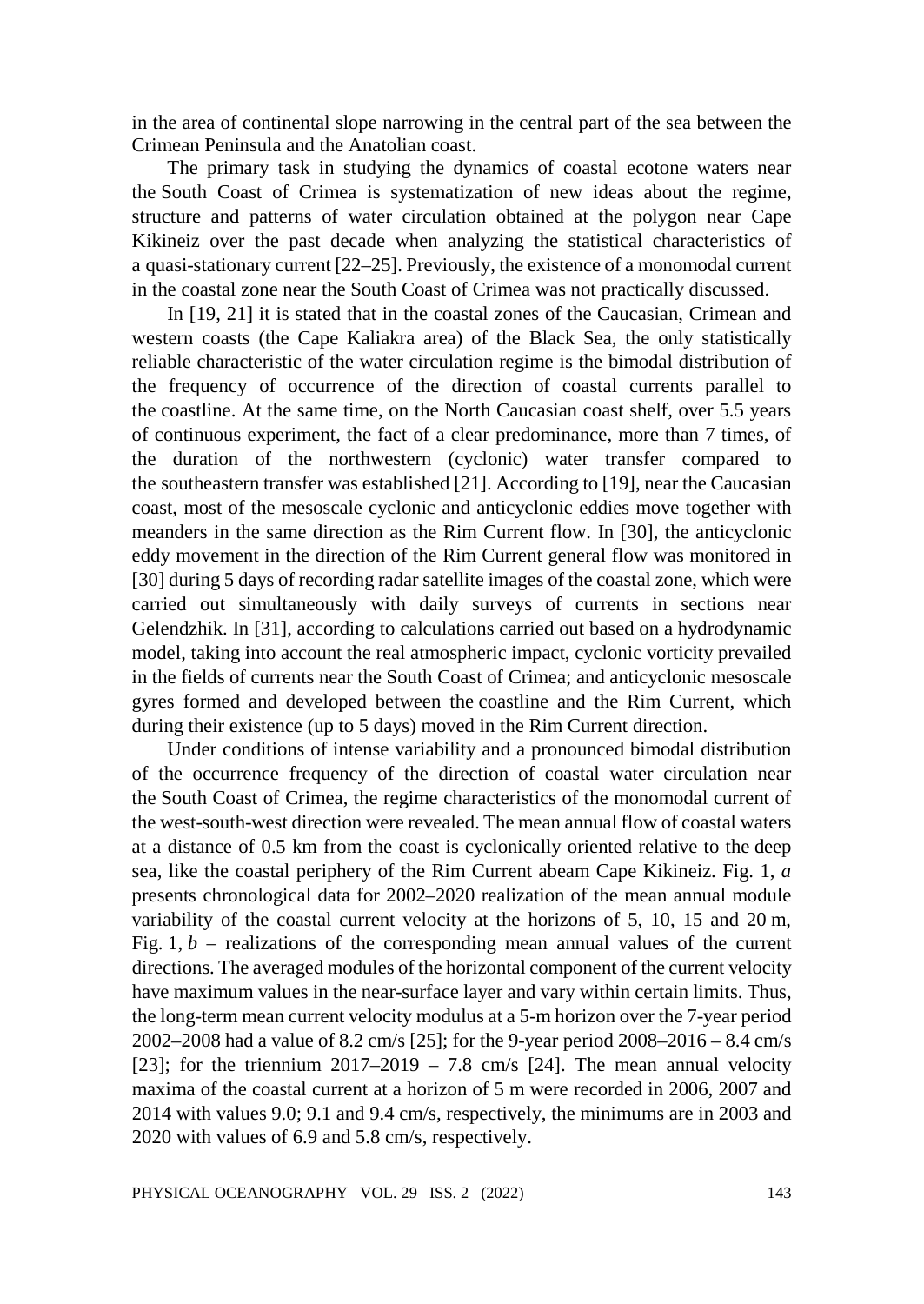

**F i g. 1.** Chronological realizations of variability (2002–2020) of the average annual values of velocity module (*a*) and direction (*b*) of the coastal current at the 5, 10, 15 and 20 m horizons (red, green, orange and blue lines, respectively)

| Depth, m | Velocity, cm/s | $RMS_1$ , cm/s | $K_V$ | Direction, deg | $RMS2$ , deg |
|----------|----------------|----------------|-------|----------------|--------------|
|          |                | 0.9            |       | 253            |              |
|          | 8.0            | 0.8            | 0.10  | 240            |              |
|          |                | $0.8\,$        | 0.10  | 234            |              |
| 20       |                | $\rm 0.8$      |       | 217            |              |

**Regime characteristics of the depth-sheared mean coastal current** 

The mean long-term velocity of the coastal current at a horizon of 5 m is 8.1 cm/s and the direction is 253°, with a gradual decrease in velocity towards the horizon of 20 m to 7.0 cm/s and a direction of 217°. The velocity decrease from the near-surface to the bottom layer is due to the friction effect, and the stationary cyclonic turn of the coastal current to the bottom layer is formed when the current flows around a locally inhomogeneous structure of the bottom topography at the measurement site at a depth of 28 m [23]. At the same time, the alongshore current at each horizon is oriented along the corresponding bottom topography isobath, similar to the Rim Current water tendency near the South Coast of Crimea above the slope  $\frac{1}{13}$ . The coefficient of  $K_V$  variation at all four horizons is an order of magnitude less than 1. Since the contribution of the variable component of the long-term mean alongshore water flow is insignificant, a quasi-stationary monomodal current clearly dominates near Cape Kikineiz on annual scales.

The alongshore current is affected by various types of inertial and sub-inertial eddy-wave oscillations during their generation and propagation in the coastal shelf zone. When analyzing the variability of the structure of currents near the South Coast of Crimea, a significant transformation of the elliptical form of the orbital water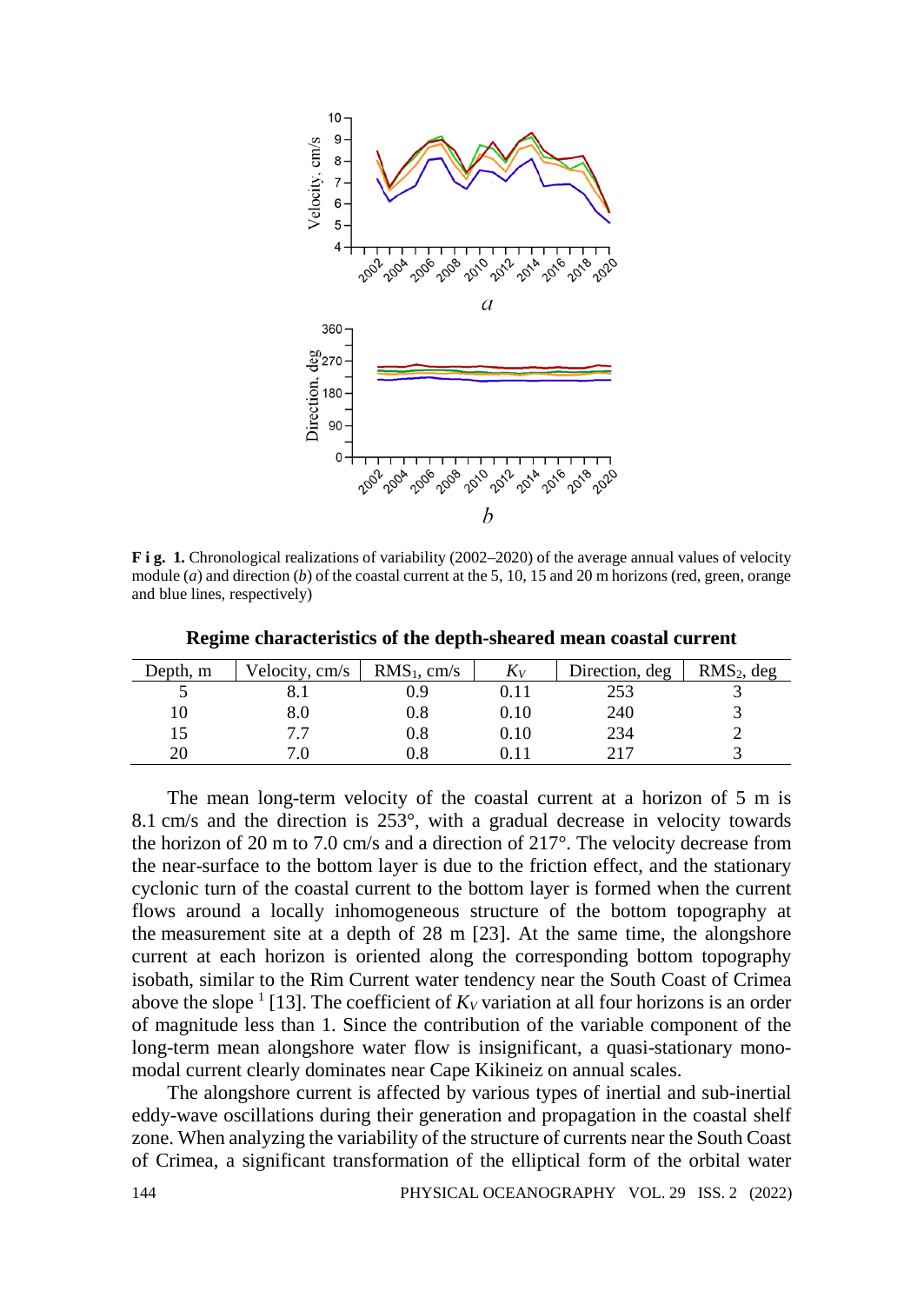circulation was identified. Orbital motions of water during the propagation of eddywave oscillations near the coast are transformed into a collinear system with an alongshore current of practically reciprocating oscillations of the corresponding scales [22–25]. A similar transformation of the orbital oscillations of waters into reciprocating movements along the coast was previously identified near the North Caucasian coast [21]. According to the results of statistical field data analysis, it was reliably ascertained that the bimodal structure of the frequency of the current direction near the South Coast of Crimea occurs only at values of the modulus of the perturbation orbital velocities that are greater than the modulus of the velocity of the monomodal alongshore current vector [22, 25]. Otherwise, oscillations in the alongshore current velocity during the oscillation period occur practically without changes in the direction of the monomodal current. For example, the empirical probability density distribution function calculated for a 10 m horizon over 19 years of monitoring in  $3^\circ$  angular segments over  $\sim 2$  million basic five-minute readings of the current direction demonstrates an asymmetric narrowly directed bimodal structure of the current direction frequency distribution. The direct mode of the cyclonic current direction was recorded in 74% of cases with a maximum in the 238– 241° segment, and the diametrically opposite mode was recorded in 26% of cases with a maximum in the 58–61° segment. With a similar processing of centered vector series of flows, i. e., the same realizations, but with the deduction of the contribution of the average current vector value, in all cases, bimodal distributions of the recurrence of the residual current direction, being close to an equiprobable and quasisymmetric form, are distinguished [22]. Thus, in the absence of a mean current and the presence in the realizations of the contribution of full periods of different-scale wave oscillations of waters, the bimodal distribution of the circulation direction of coastal waters should have an equiprobable symmetric form. This type of distribution was obtained in an experiment on the northeastern shelf near Yuzhnaya Ozereevka at point 3 at a distance of 0.2 km from the coast [19].

As is known, in the coastal zones of the oceans and seas, there are special types of long-wave motions that determine their dynamics, leading to the wave energy capture and accumulation, meandering of currents and formation of mesoscale eddies <sup>8</sup>. Generation, propagation and dissipation of long waves is a response of the marine environment to external impact, and the adaptation process is accompanied by the transition of a part of the oscillation energy into the energy of long waves of various nature. Long waves in the seas have a linear scale from tens to hundreds of kilometers, and periods – from minutes to months. Such long-wave motions as waves captured by the shore are most effectively generated by oscillations in the alongshore wind stress. In the observation area, the wind can excite such waves with a spatial scale of the order of the coastline length. The parameters of these waves, as a rule, correspond to the space-time scales of the forcing atmospheric systems. Waves captured by the coast at sub-inertial frequencies propagate in a cyclonic direction relative to the deep sea, leaving the coast on the right in the Northern Hemisphere.

In the 90s of the  $20<sup>th</sup>$  century, MHI actively carried out complex expeditionary and modeling studies of the dynamics of sub-inertial trapped waves in the coastal

<sup>8</sup> Efimov, V.V., ed., 1985. [*Waves in the Boundary Regions of the Ocean*]. Leningrad: Gidrometeoizdat, 280 p. (in Russian).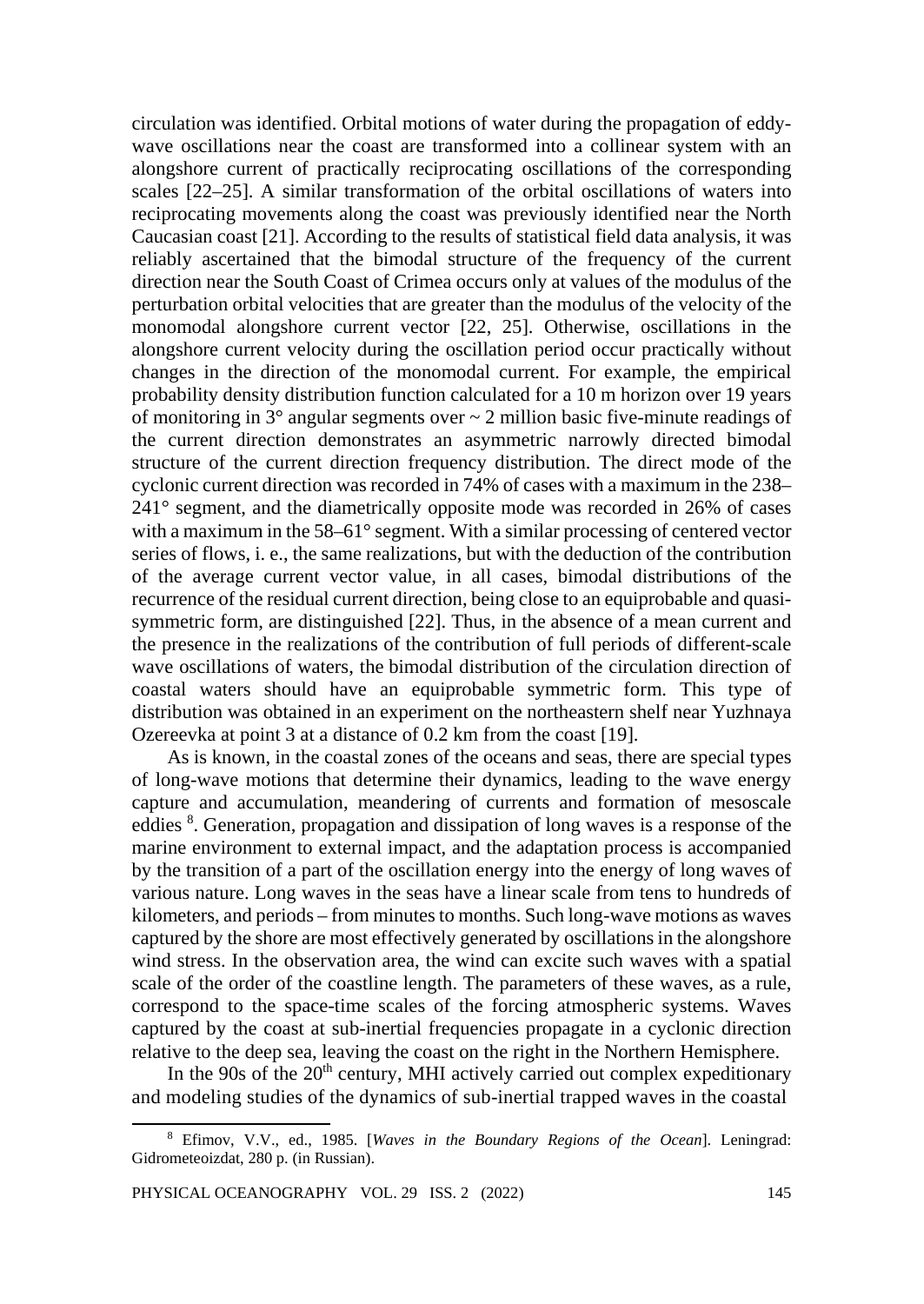zone of the South Coast of Crimea aimed to determine the types and spatio-temporal characteristics of waves, to assess the impact of the physical and geographical conditions of the observation area on the wave structure and characteristics. The results of a comprehensive analysis of the materials of these studies presented in monograph<sup>9</sup> and in [32] were used to compare the characteristics of quasi-inertial and sub-inertial oscillations of currents, identified from 2002–2020 field data in the coastal zone near Cape Kikineiz. The realizations of the alongshore current variability near the South Coast of Crimea, obtained on the MHI platform, contain integral information about different-scale oscillations in the waters of the coastalshelf zone. Based on the spectral analysis results, the energy contribution of intense eddy-wave oscillations of coastal waters to the alongshore current variability is systematized. The distribution analysis of the dispersion of current oscillations by frequency made it possible to systematize the frequency-time localization of the kinetic energy density concentration maxima with the contribution of intense oscillations of the coastal current near the South Coast of Crimea in the range of inertial-gravitational, sub-inertial and seasonal oscillations.

The general set of 7.9 million pairs of vector components obtained over 19 years at horizons of 5, 10, 15, 20 m from a stationary platform with a basic vector averaging interval of 5 min, allows a comprehensive study of the structural features and dynamics of trains of short-period internal waves playing important role in the long wave energy sink on the tidal Black Sea shelf [8–10]. However, the results of such studies are not considered in the present paper.

When analyzing the hourly mean data on the variability of currents in the coastal zone near Cape Kikineiz, intense oscillations of the local inertial (17.1 h) and daily periods were reliably identified [24]. The reasons for the generation, existence and possible varieties of oscillations of these periods are described in monograph 9 and in [32], where it is noted that such oscillations are similar in their properties to longwave motions. During further processing, the contribution of current oscillations in this range of variability was removed by digital filtering methods. Based on the analysis of daily mean vector-averaged data, two reliable separate spectral peaks of the kinetic energy of oscillations were identified at periods ∼ 6 and 12 days [24, 25]. The study [19] provides information that in the northeastern Black Sea, wavy oscillations of the Rim Current core with periods of ∼ 6 and 12 days were previously experimentally identified, that in some cases turn into large cyclonic and anticyclonic meanders with mesoscale cyclonic and anticyclonic eddies. It was shown in [32] that oscillations of coastal waters with a period of ∼ 6 days are associated with the surge circulation of the Black Sea waters with a periodicity of 5– 7 days near the South Coast of Crimea. Formation of coastal water oscillations with a period of ∼ 12 days is explained by the Rim Current meandering and the generation of sub-inertial waves captured by the shore. Their spatiotemporal characteristics were studied in field measurements and numerical simulation  $\frac{9}{9}$  [32]. The results of a comprehensive analysis of the data of these experiments made it possible to identify oscillations with a period of ∼ 12 days as waves captured by the coast with a spatial scale of the order of the Black Sea coastline length. These trapped waves

<sup>9</sup> Ivanov, V.A. and Yankovsky, A.E., 1992. [*Long-Wave Motions in the Black Sea*]. Kyiv: Naukova Dumka, 110 p. (in Russian).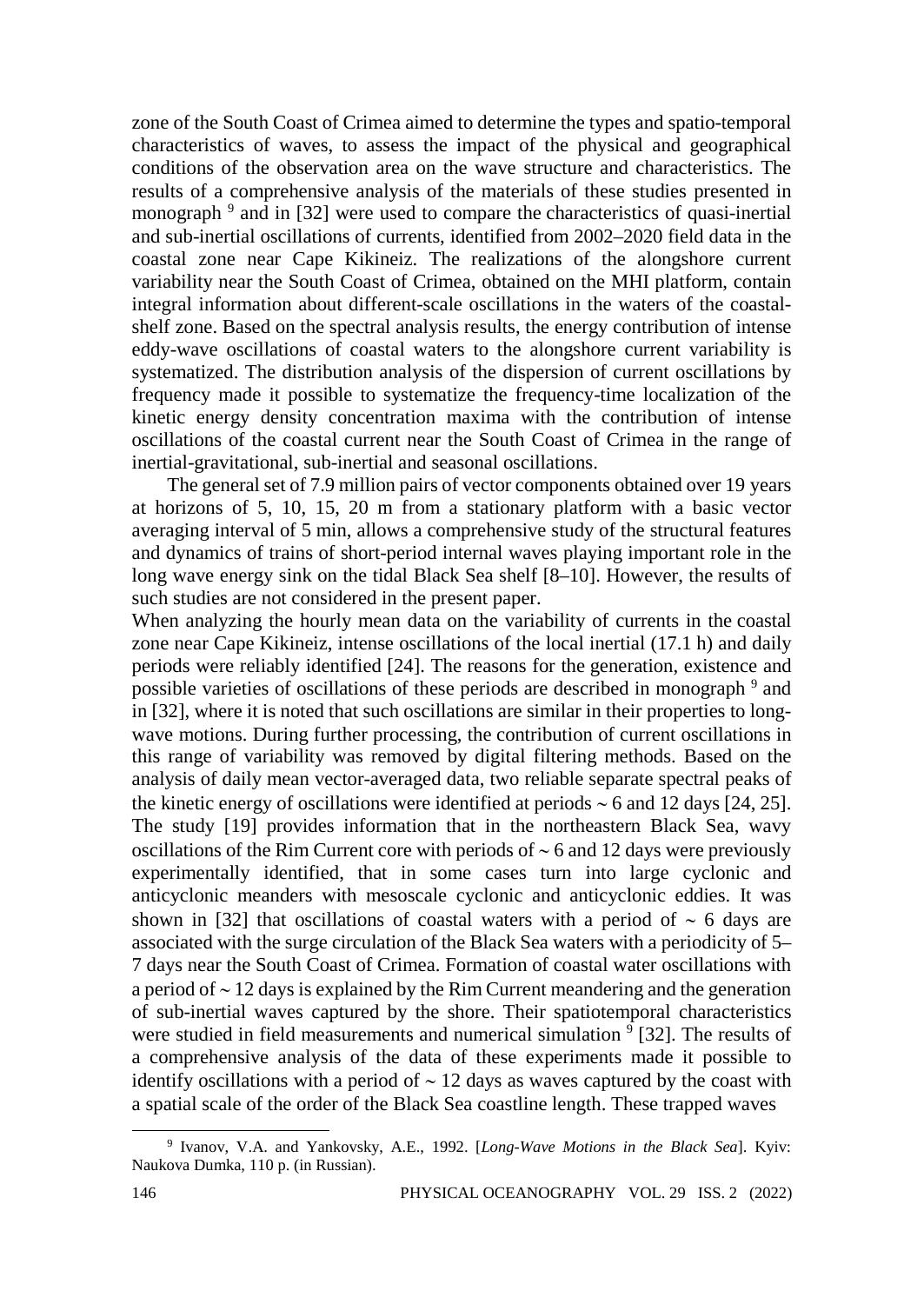are generated by a distant wind action and propagate along the coast in a collinear mode with the monomodal coastal current, leaving the coast on the right. For the purpose of further spectral processing, the contribution of coastal current oscillations in the sub-inertial variability range was eliminated by digital filtering methods.

Spectral composition of the seasonal variability of the alongshore current was studied using linear estimates of the spectrum after removing the contribution of intense inertial-gravitational and sub-inertial oscillations from long-term chronological realizations. The distribution spectra of the kinetic energy density, calculated from mean monthly vector-averaged data, contain statistically significant oscillations of the current over the annual period, as well as intense oscillations near the second and third annual harmonics, identified with different reliability. Fig. 2 shows the results of calculating the long-term mean spectra of coastal current seasonal variability at 5, 10, 15 and 20 m horizons for oscillations in the range of periods of 75 days – 6 years, indicating the 95 % confidence interval size.



**F i g. 2.** Density spectra of the kinetic energy oscillations of the coastal current within the range 75 days – 6 years at the 5, 10, 15 and 20 m horizons (red, green, orange and blue lines, respectively) at the 95% confidential interval

Intensity of current oscillations near the second annual harmonic significantly decreases with depth and at 10, 15, and 20 m horizons no longer exceeds the 95% confidence interval values. At a horizon of 20 m, the intensity of oscillations also decreases near the third annual harmonic, i. e., the intensity of coastal current oscillations in the seasonal range of variability attenuates from the near-surface to the bottom layer. For comparison, reliable results of a long-term full-scale experiment, providing a reliable idea of the energy-carrying frequencies of the seasonal variability of the Black Sea level, were used [33]. This paper presents the mean spectrum of sea level oscillations calculated from long-term data of highprecision altimetry from artificial Earth TOPEX/Poseidon mission satellites. It is PHYSICAL OCEANOGRAPHY VOL. 29 ISS. 2 (2022) 147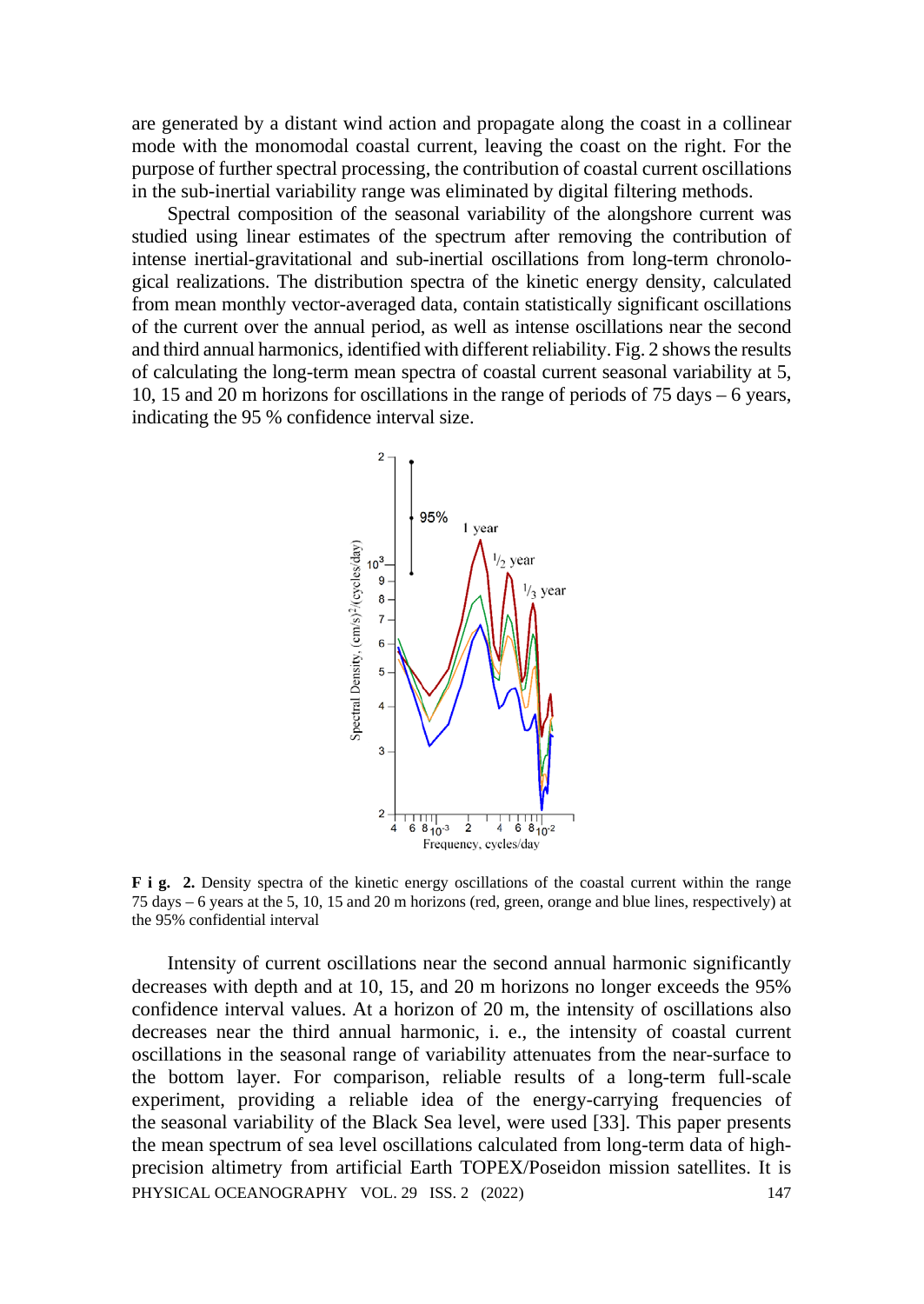noted that the two main maxima of the annual and semi-annual periods are due to seasonal changes in the tangential wind stress. Two additional maxima in the spectrum of sea level fluctuations at periods of ∼ 280 and 125 days, apparently, as noted in [33], correspond to the internal variability of the Black Sea circulation.

The present paper presents basic information on the study of the water circulation features of different scales near the Crimean coast; a detailed analysis of the totality of these results remains to be done. The results obtained contribute to the improvement of the information technology of contact monitoring of multi-scale variability of the coastal current at the stationary MHI Black Sea Hydrophysical Sub-Satellite Polygon to obtain new scientific knowledge about the dynamics of coastal ecotone waters.

### **Conclusion**

The present paper summarizes the results of 2002–2020 monitoring of multiscale variability of water circulation in the coastal-shelf zone of the Black Sea near Cape Kikineiz (Southern Coast of Crimea). In terms of detailed studies of the regime characteristics and the range of quasi-stationary current variability, the coverage of depths and the duration of the full-scale experiment, the generated materials have no analogues in the practice of domestic and foreign instrumental monitoring of the Black Sea coastal currents. Based on the obtained materials, a database of vector data of spatiotemporal variability of coastal currents at measuring horizons of 5, 10, 15 and 20 m was formed. General data volume set for 6940 days of monitoring amounted to 666.24 thousand pairs of mean hourly values of the current vector components.

According to the results of the field data set analysis near Cape Kikineiz a quasistationary current of the west-south-west direction along the coast was reliably identified. The mean annual modulus of the unimodal current vector velocity maximum values in the near-surface layer and during the monitoring period varied within 5.8–9.4 cm/s. The elliptical type of water circulation from disturbances near the coast is transformed into reciprocating oscillations, which contributes to the formation of a bimodal distribution of the frequency of occurrence of the alongshore current direction. The bimodal structure of the alongshore current arises only in the case of dominance of the perturbation orbital velocity modulus over the modulus of the monomodal current vector velocity. According to the results of the spectral analysis, intense oscillations of the quasi-stationary current in the gravitationalinertial, sub-inertial and seasonal ranges of variability are reliably identified. In the sub-inertial and seasonal range of variability, there is a tendency to reduce the intensity of current oscillations from the near-surface to the bottom layer.

Ensuring high accuracy and quality of instrumental monitoring data carried out by domestic Eulerian current meters on a permanent basis *in situ* near Cape Kikineiz (the South Coast of Crimea), remains one of the MHI priorities. Representative experimental material is necessary for the validation and improvement of modern local numerical models in order to reliably analyze and predict the state and variability of coastal ecotone water circulation.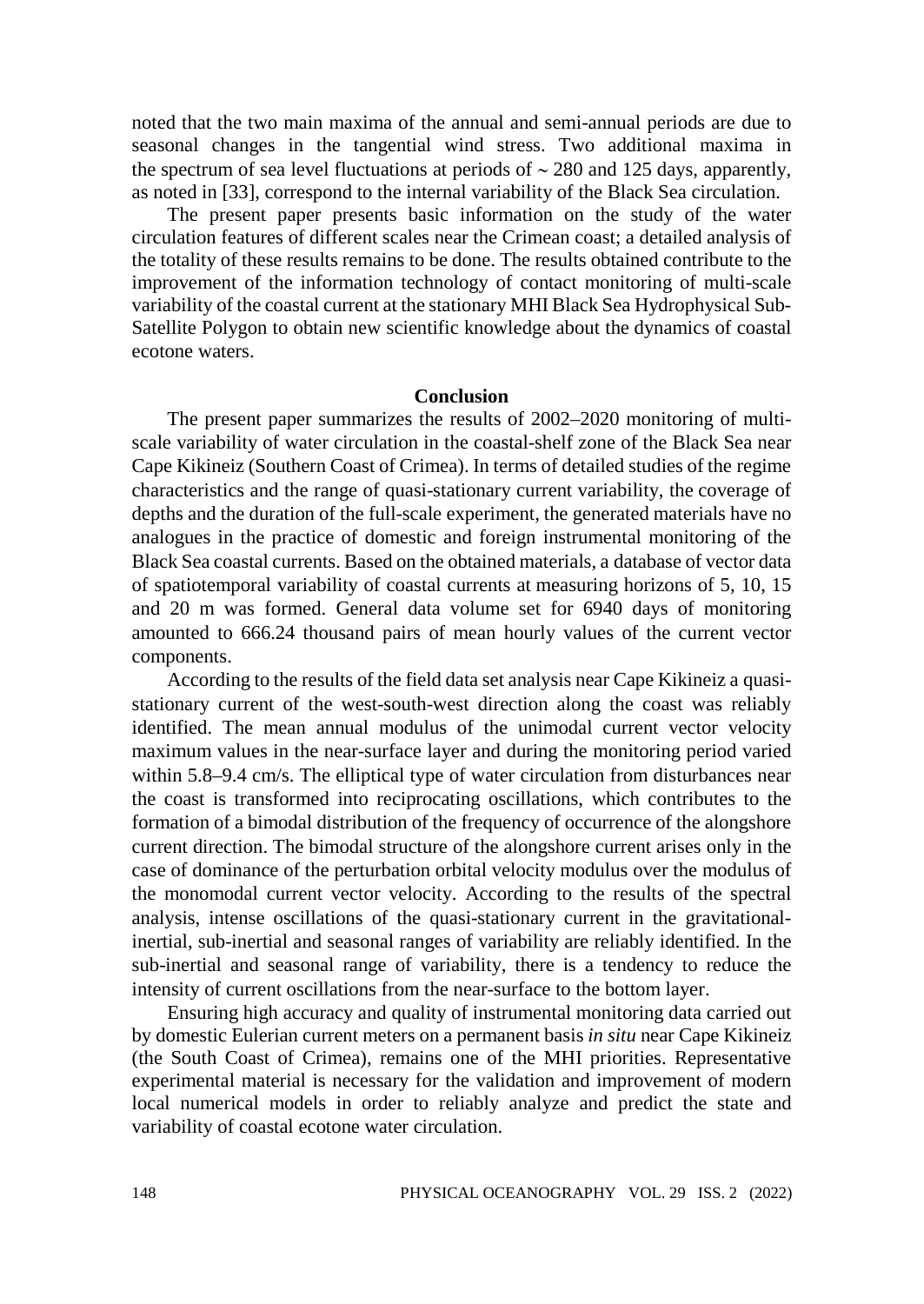#### REFERENCES

- 1. Belyaev, V.I., Doroguntsov, S.I., Sovga, E.E. and Nikolaenko, T.S.*,* 2001. Estimation of Degree of Anthropogenic Loads on Costal Zones and Ecotones of the Black Sea Coast of Ukraine. *Morskoy Gidrofizicheskiy Zhurnal,* (1), pp. 55-63 (in Russian).
- 2. Pokazeev, K., Sovga, E. and Chaplina, T., 2021. *Pollution in the Black Sea: Observations about the Ocean's Pollution*. Cham: Springer, 213 p. https://doi.org/10.1007/978-3-030-61895-7
- 3. Koveshnikov, L.A., Ivanov, V.A., Boguslavsky, S.G., Kazakov, S.I. and Kaminsky, S.T., 2001. Problems of Heat and Dynamic Interaction in a Sea – Atmosphere – Land System of the Black Sea Region. In: MHI, 2001. *Ekologicheskaya Bezopasnost' Pribrezhnykh i Shel'fovykh Zon i Kompleksnoe Ispol'zovanie Resursov Shel'fa* [Ecological Safety of Coastal and Shelf Zones and Comprehensive Use of Shelf Resources]. Sevastopol: ECOSI-Gidrofizika. Iss. 3, pp. 9-52 (in Russian).
- 4. Ostrovskii, A.G. and Zatsepin, A.G., 2016. Intense Ventilation of the Black Sea Pycnocline due to Vertical Turbulent Exchange in the Rim Current Area. *Deep-Sea Research Part I: Oceanographic Research Papers,* 116, pp. 1-13. doi:10.1016/j.dsr.2016.07.011
- 5. Zatsepin, A.G., Elkin, D.N., Korzh, A.O., Kuklev, S.B., Podymov, O.I., Ostrovskii, A.G. and Soloviev, D.M., 2016. On Influence of Current Variability in the Deep Black Sea upon Water Dynamics of Narrow North Caucasian Continental Shelf. *Physical Oceanography,* (3), pp. 14- 22. doi:10.22449/1573-160X-2016-3-14-22
- 6. Morozov, A.N., Zatsepin, A.G., Kuklev, S.B., Ostrovskii, A.G. and Fedorov, S.V., 2017. Vertical Structure of Currents in the Upper Part of the Continental Slope of the Black Sea in the Region of Gelendzhik. *Izvestiya, Atmospheric and Oceanic Physics,* 53(6), pp. 632-640. doi:10.1134/S0001433817060093
- 7. Morozov, A.N., 2018. Vertical Structure of Current Velocity Shears in the Main Pycnocline of the Black Sea Based on the in situ Data in 2016. *Physical Oceanography*, 25(6), pp. 472-478. doi:10.22449/1573-160X-2018-6-472-478
- 8. Serebryany, A.N. and Ivanov, V.A, 2013. Study of Internal Waves in the Black Sea from Oceanography Platform of Marine Hydrophysical Institute*. Fundamentalnaya i Prikladnaya Gidrofizika,* 6(3), pp. 34-45 (in Russian).
- 9. Ivanov, V.A., Shul'ga, T.Ya., Bagaev, A.V., Medvedeva, A.V., Plastun, T.V., Verzhevskaia, L.V. and Svishcheva, I.A., 2019. Internal Waves on the Black Sea Shelf near the Heracles Peninsula: Modeling and Observation. *Physical Oceanography*, 26(4), pp. 288-304. doi:10.22449/1573-160X-2019-4-288-304
- 10. Serebryany, A., Khimchenko, E., Popov, O., Denisov, D. and Kenigsberger, G., 2020. Internal Waves Study on a Narrow Steep Shelf of the Black Sea Using the Spatial Antenna of Line Temperature Sensors. *Journal of Marine Science and Engineering*, 8(11), 833. doi:10.3390/jmse8110833
- 11. Goryachkin, Yu.N. and Ivanov, V.A., 2006. [*The Black Sea Level: Past, Present and Future*]. Sevastopol: MHI, 210 p. (in Russian).
- 12. Ivanov, V.A. and Belokopytov, V.N., 2013. *Oceanography of the Black Sea*. Sevastopol: MHI, 210 p.
- 13. Blatov, A.S., Bulgakov, N.P., Ivanov, V.A., Kosarev, A.N. and Tuzhilkin, V.S., 1984. *Variability of Hydrophysical Fields of the Black Sea*. Leningrad: Gidrometeoizdat, 240 p. (in Russian).
- 14. Krivosheya, V.G., Plakhin, E.A., Savin, M.T. and Titov, V.B., 1980. [On the Annual Variability of Currents on the Shelf of the Caucasian Coast of the Black Sea]. *Okeanologiya,* 20(1), pp. 34- 39 (in Russian).
- 15. Ovchinnikov, I.M., Titov, V.B., and Krivosheia, V.G., 1986. [New Data on the Time Variability of Currents According to the Results of Perennial Measurements from a Stabilized Buoy of the Black Sea Shelf]. *Doklady Akademii Nauk SSSR*, 286(5), pp. 1250-1254 (in Russian).

PHYSICAL OCEANOGRAPHY VOL. 29 ISS. 2 (2022) 149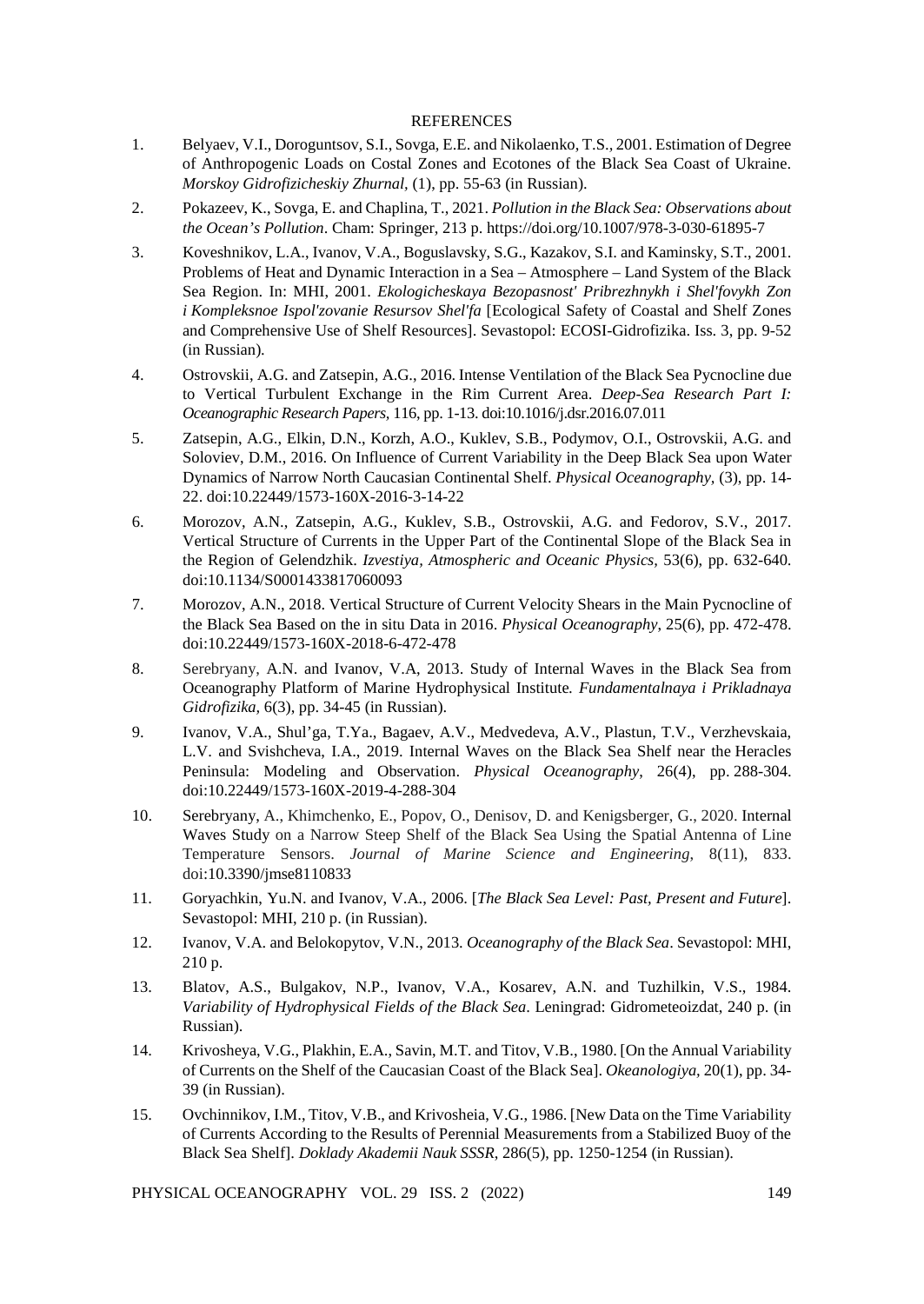- 16. Ovchinnikov, I.M. and Titov, V.B., 1990. Anti-Cyclonic Vorticity of Currents in the Offshore Zone of the Black Sea. *Doklady Akademii Nauk SSSR*, 314(5), pp. 1236-1239 (in Russian).
- 17. Titov, V.B., 1992. Statistical Characteristics and the Variability of Currents over the Western Black Sea Shelf. *Soviet Journal of Physical Oceanography,* 3(2), pp. 131-139. doi:10.1007/BF02197619
- 18. Latun, V.S., 2001. Currents' Structure near the South Coast of Crimea. In: MHI, 2001. *Ekologicheskaya Bezopasnost' Pribrezhnykh i Shel'fovykh Zon i Kompleksnoe Ispol'zovanie Resursov Shel'fa* [Ecological Safety of Coastal and Shelf Zones and Comprehensive Use of Shelf Resources]. Sevastopol: ECOSI-Gidrofizika. Iss. 3, pp. 53-56 (in Russian).
- 19. Krivosheya, V.G., Titov, V.B., Ovchinnikov, I.M., Moskalenko, L.V. Skirta, A.Yu. and Monakhov, V.V., 2001. New Data on the Current Regime on the Shelf of the Northeastern Black Sea. *Oceanology,* 41(3), pp. 307-316.
- 20. Belokopytov, V.N., Sarkisov, A.A. and Shchurov, S.V*.,* 2003. Currents near the Part of the Crimean Coast from the Sarych Cape to Katcivelli. In: MHI, 2003. *Ekologicheskaya Bezopasnost' Pribrezhnykh i Shel'fovykh Zon i Kompleksnoe Ispol'zovanie Resursov Shel'fa*  [Ecological Safety of Coastal and Shelf Zones and Comprehensive Use of Shelf Resources]. Sevastopol: ECOSI-Gidrofizika. Iss. 8, pp. 64-68 (in Russian).
- 21. Krivosheya, V.G., Moskalenko, L.V. and Titov, V.B., 2004. On the Current Regime over the Shelf near the North Caucasian Coast of the Black Sea. *Oceanology,* 44(3), pp. 331-336.
- 22. Kuznetsov, A.S., Ivanov, V.A. and Zima, V.V., 2017. Peculiarities of Mesoscale Water Dynamics near the South Coast of Crimea in 2008–2016. *Ecological Safety of Coastal and Shelf Zones of Sea,* (1), pp. 32-39 (in Russian).
- 23. Ivanov, V.A., Kuznetsov, A.S. and Morozov, A.N., 2019. Monitoring Coastal Water Circulation along the South Coast of Crimea. *Doklady Earth Sciences*, 485(2), pp. 405-408. doi:10.1134/S1028334X19040044
- 24. Kuznetsov, A.S., Zima, V.V. and Shcherbachenko, S.V*.*, 2020. Variability of Characteristics of the Coastal Current at the Southern Coast of Crimea in 2017–2019. *Ecological Safety of Coastal and Shelf Zones of Sea,* (3), pp. 5-16. doi:10.22449/2413-5577-2020-3-5-16 (in Russian).
- 25. Kuznetsov, A.S., 2020. Structure of the Coastal Current Direction Bimodality at the Southern Coast of Crimea in 2002–2008. *Ecological Safety of Coastal and Shelf Zones of Sea,* (4), pp. 78-88. doi:10.22449/2413-5577-2020-4-78-88 (in Russian).
- 26. Ivanov, V.A. and Dulov, V.A., eds., 2014. *Monitoring of the Coastal Zone in the Black Sea Experimental Sub-Satellite Testing Area*. Sevastopol: ECOSY-Gidrofizika, 526 p. (in Russian).
- 27. Kuznetsov, A.S., Ivanov, V.A. and Zima, V.V., 2014. [Features of the Dynamics of Currents near the Southern Coast of Crimea and Prospects for the Use of Information Technology in Field Studies]. In: MHI, 2014. *Ekologicheskaya Bezopasnost' Pribrezhnykh i Shel'fovykh Zon i Kompleksnoe Ispol'zovanie Resursov Shel'fa* [Ecological Safety of Coastal and Shelf Zones and Comprehensive Use of Shelf Resources]. Sevastopol: ECOSI-Gidrofizika. Iss. 28, pp. 42- 50 (in Russian).
- 28. Kuznetsov, A.S., 2018. System of Assessment of the Vector Data Quality and Opportunity of Antenna Measurements of Currents. *Ecological Safety of Coastal and Shelf Zones of Sea,* (1), pp. 50-57. doi:10.22449/2413-5577-2018-1-50-57 (in Russian).
- 29. Korotaev, G., Oguz, T., Nikiforov, A. and Koblinsky, C., 2003. Seasonal, Interannual, and Mesoscale Variability of the Black Sea Upper Layer Circulation Derived from Altimeter Data. *Journal of Geophysical Research: Oceans,* 108(C4), 3122. doi:10.1029/2002JC001508
- 30. Serebryany, A. and Lavrova, O., 2008. [Anticyclonic Eddy on the Northeastern Black Sea Shelf: Joint Analysis of Satellite Images and Acoustic Probing Data of the Water Column]. *Sovremennye Problemy Distantsionnogo Zondirovaniya Zemli iz Kosmosa*, 5(2), pp. 206-215 (in Russian).